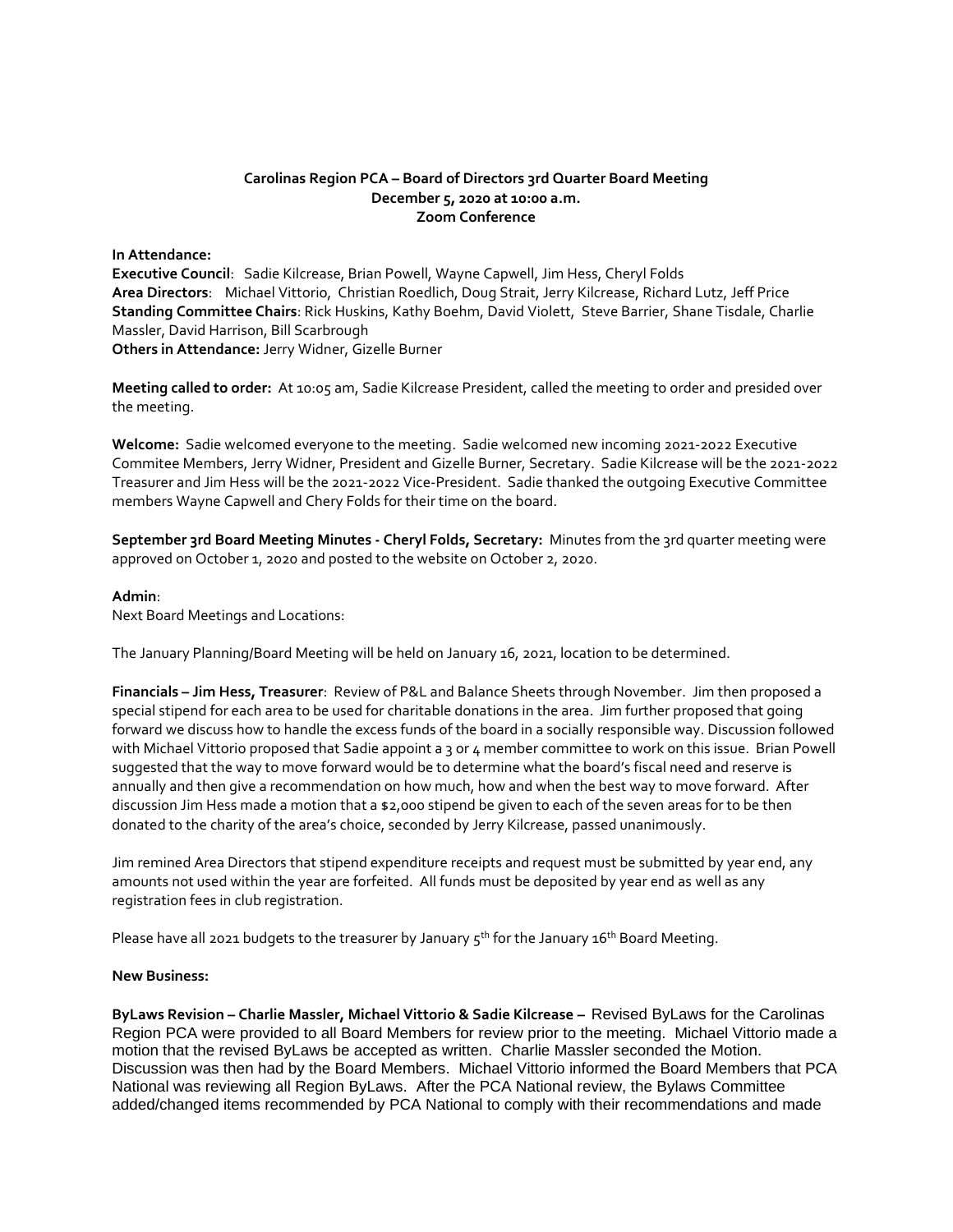other changes as outlined in the Proposed ByLaws. Jerry Kilcrease brought up an issue with the division between the Non-Voting and Voting Committee Chairs stating that if you are volunteering your time and attending board meetings you should have a vote. He disagreed with the new portion of the ByLaws instituting a procedure whereby Area Directors would have 2 year terms. Doug Strait suggested that specific Area Director task should be added to the ByLaws. Jeff Price suggested more definition on how Area Directors would be voted in and Brian Powell questioned how the 2 years terms would be tracked. Michael Vittorio stated the members working on the revisions believed it might be easier to find Area Directors if they knew it would be a 2 year term. It was suggested that Board Members that wanted to make suggestions for changes would send them by e-mail to Charlie Massler. After Board Discussion the Motion was opposed unanimously.

 **Advertising vs Sponsorship in TR– Sadie Kilcrease –** It is extremely important that sponsors of Area and Regional Events get credit in Tobacco Roads with the write up and pictures in articles no Logos can be used in the Area Director articles or any articles as this blurs the lines between sponsorship and advertising. Jeff Price stated he did not see a problem with the use of Logos as events are not always held at the sponsors location and he believes it has been done in the past. After much discussion it was stated that there would be no Logos allowed in Area Director articles or any articles. The Editor has authority to make decisions regarding space and content.

Further discussion was then had on the issue of all pictures sent in with Area Director articles not being published and the Editor having the ability to choose which pictures to use. Michael Vittorio suggested that the Editor contact the Area Director prior to deleting pictures. Doug Strait suggested that the Area Directors prioritize the pictures when sending in articles by numbering them from most to least important for the article. Area Directors were asked to prioritize their pictures when sending with articles.

Sadie reminded all that all material is due to be to the Editor by the  $23^{rd}$  of the month. The Editor, Printer and Sadie have been working to get TR to the printer on a scheduled date each month. The target date is the 28<sup>th</sup> of the month and that date has been met the past two months.

## **Area Updates:**

.

Hickory – Michael Vittorio – Things are going fine. Doing what we can since with it being prohibited to meet in person indoors.

Lake Norman – Christian Roedlich – Still having meetings at a country club in Cornelius, outside in the parking lot, wearing mask and social distancing. Meeting are having 15 or less attendees.

Metrolina – Doug Strait – Having limited meeting. The Christmas party has been cancelled. Working on next year and waiting to see what happens. Most members contacted had stated they would not attend even if meetings were being held.

Sandhills – Marty Barrett – No Report

Triad – Jerry Kilcrease: The Triad Area was able to hold the last meeting at Kickback Jacks on the patio, it is a large open area with fans. May be able to meet there again in January. Waiting to see what happens next year, had eight events planned in 2020 and only held two. Charitable donations will be weak this year because the events could not be held therefore very thankful for the additional charity stipend from the board. Currently working on 2021 sponsorship. No 2021 events planned as of yet, just waiting and hoping.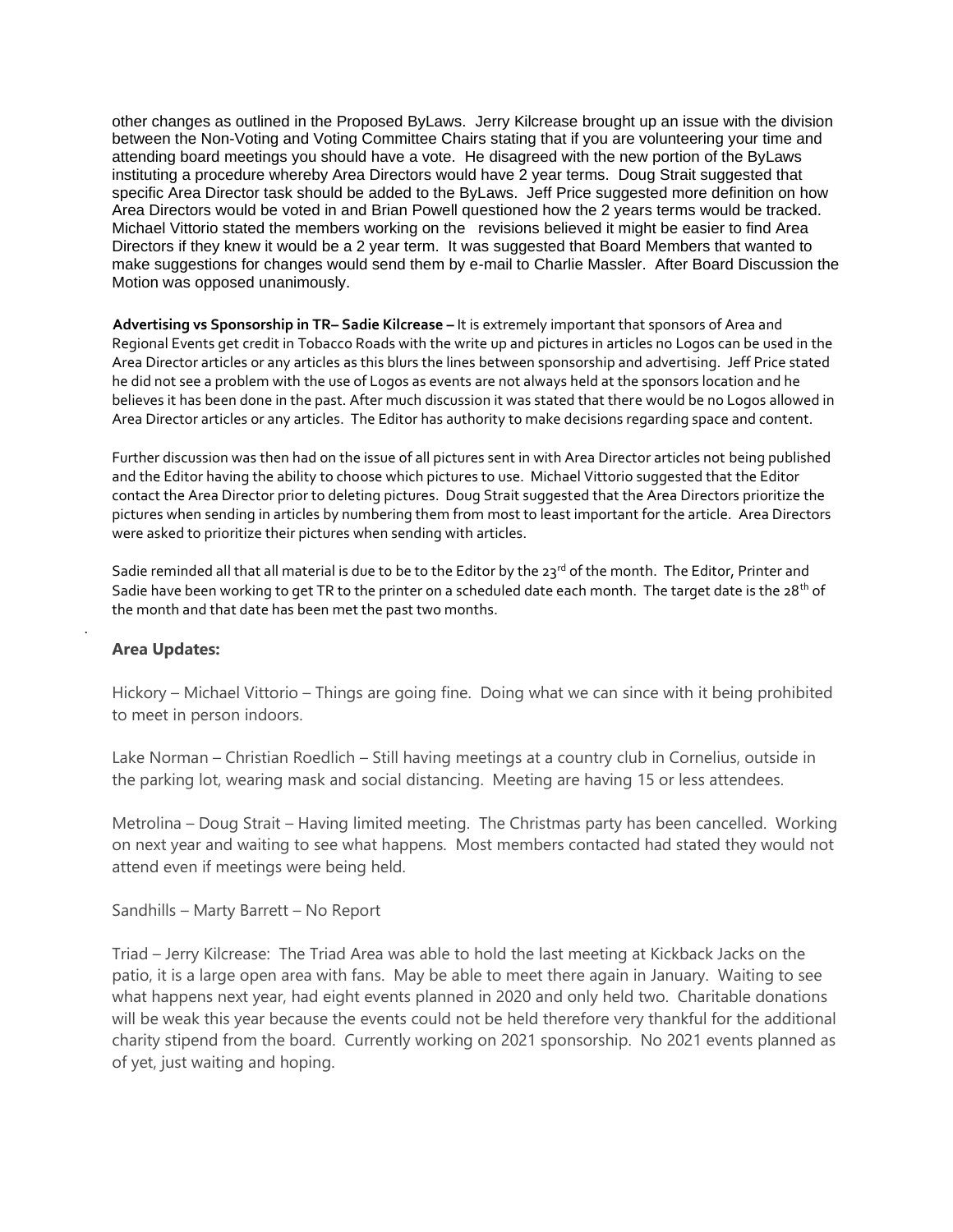Triangle – Richard Lutz – Just getting started as Area Director. Held the Holiday Party December 3rd with about 30 members attending. It was held all outdoors with masks and social distancing and with a food truck. Hoping to try and do more next year.

Upstate – Jeff Price – Staying active and having regular meetings at Quaker Steak & Lube in the parking lot. Members bring chairs and social distance and wear mask and meeting all local regulations. Still doing Drive and Picnics, some bring their own food, others get take out and all meet at a picnic area. The annual Charity Auction & Raffle Event was held on November 14<sup>th</sup> at Riverain Farm. Our main sponsor was Porsche of Greenville and their Stay Driven Event. With the Auction and Raffle we raised \$4,600 for charity. Currently planning a couple of outdoor events for January.

# **Committee Reports**

Advertising – Rick Huskins – Added new full page Ad for Jason Herman Insurance. Talking to another potential new advertiser

AutoCross - David Harrison - Currently working on setting up 2021 Schedule. Working with Greensboro Coliseum and trying to contact Michelin. Looking for new venues for 2021 as well. Still a lot of interested drivers just not able to find venues. Working on equipment and software and getting dates for April and June locked in for Greensboro.

Club Racing – Bill Scarbrough – Have received six calls offering sponsorship for a Club Race in our area. Working on other sponsors that have worked with us in the past. There is a great deal of interest and a lot of excitement with the CMP repaving. Is planning to reach out to Michael and a few others regarding sponsorship and information on the COVID restrictions. Have reached out to CMP for cost and available calendar dates. Currently Mid April, July 4<sup>th</sup> and Labor Day are available dates but all conflict with other events. Currently looking at 3 days in early December 2021. Plans would be for a Club Race combined with a DE and would need approximately 60 Race Registrants and 40 DE Registrants to make the event financially work.

Drivers Education – Steve Barrier –VIR was a huge success against all odds. No social was held due to the COVID restrictions. Dates set up for 2021 are CMP March 13-14, CMP September 11-12 and VIR November 19-21. CMP has had a cost increase since the repaving. Use the e-waivers has had a lot of positive comments. Currently working on the budget for 2021

Chief Instructor – Shane Tisdale – Last two events at CMP and VIR were solo only events. It has been challenging with the constant restriction changes and guidelines. VIR changed the amount of people allowed on the property just prior the event. In October PCA decided on a lead follow program that the PCA insurance approved. Training was in Colorado which I attended. It was pretty interesting learning how to watch and instruction out of the back window while driving. Several Instructors from Zone 3 attended and all are considered A List which means they can teach this method to others and are putting together an event at Road Atlanta. I would consider this lead-follow protocol as a last resort. I don't want to sell a product we can't follow though with and risk the quality or safety or our events.

Goodie Store – Kathy Boehm – COVID has affected the Goodie Store just like everything else. Still getting online orders and orders from Gift Certificates Area Directors have given out. Any Area Directors with orders will be working on getting those out. Appreciate continued support.